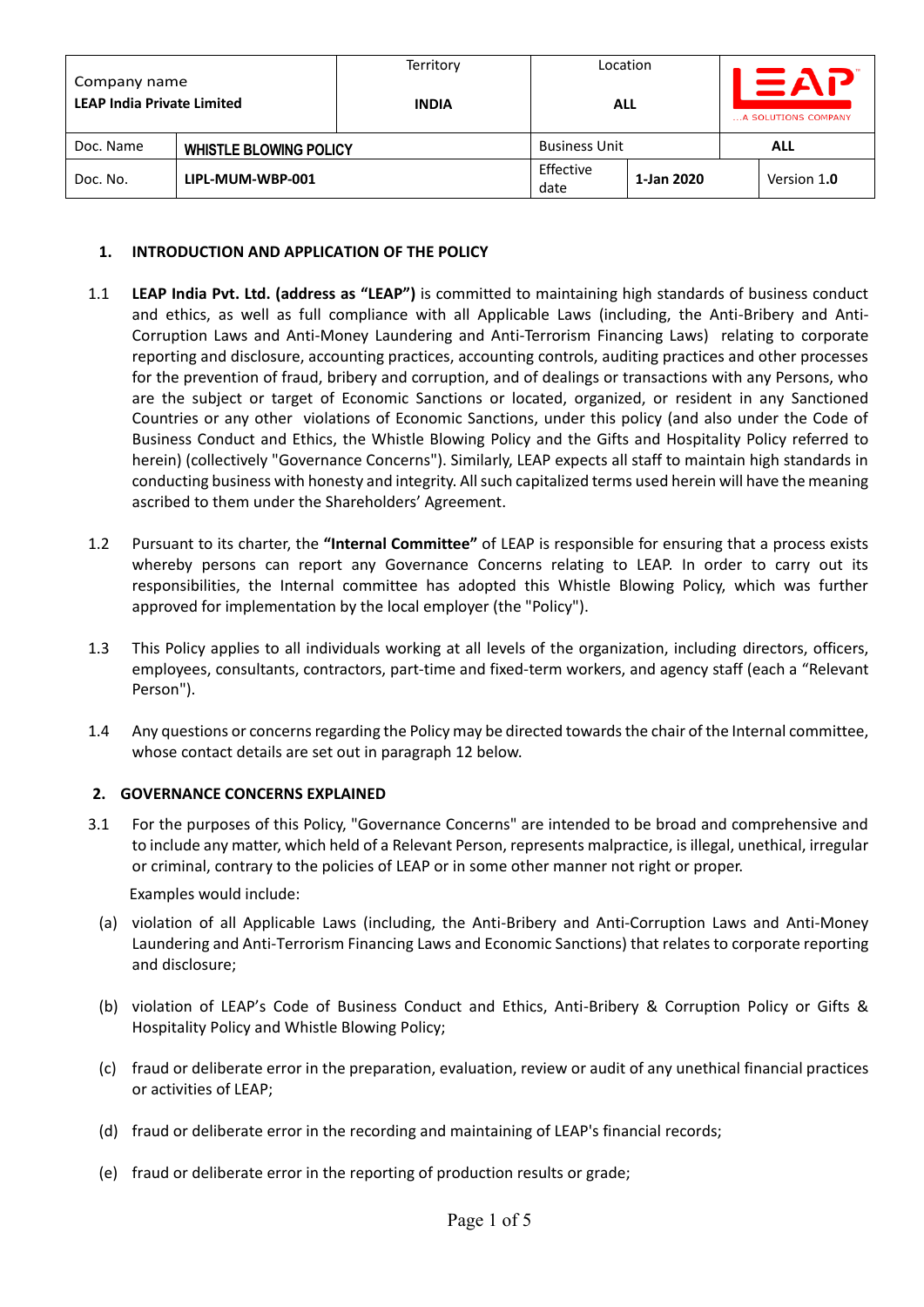| Company name<br><b>LEAP India Private Limited</b> |  | Territory<br><b>INDIA</b> | Location<br><b>ALL</b> |            | $=$ $AP$<br>A SOLUTIONS COMPANY |             |
|---------------------------------------------------|--|---------------------------|------------------------|------------|---------------------------------|-------------|
| Doc. Name<br><b>WHISTLE BLOWING POLICY</b>        |  |                           | <b>Business Unit</b>   |            |                                 | ALL         |
| LIPL-MUM-WBP-001<br>Doc. No.                      |  |                           | Effective<br>date      | 1-Jan 2020 |                                 | Version 1.0 |

(f) deficiencies in or noncompliance with LEAP's internal policies and controls;

misrepresentation or a false statement by or to a director, officer or employee of LEAP respecting a matter contained in the financial records, reports or audit reports;

- (g) deviation from full and fair reporting of LEAP's financial condition; and
- (h) the deliberate concealment of any of the above matters.

### **3. REPORTING OF GOVERNANCE CONCERNS**

- 3.1 A Relevant Person should report a Governance Concern as soon as he/she has a reasonable suspicion or concern. A Relevant Person is not expected to investigate the matter personally before reporting it.
- 3.2 3.2 This Policy should not be used to report any personal grievance. Any complaints about a Relevant Person's own personal circumstances (for example an employment dispute) should be pursued with his/her line manager through the ordinary grievance channels.
- 3.3 Any Relevant Person with a Governance Concern is encouraged to submit his/her Governance Concern in writing, by telephone or by e-mail to a committee member or appropriate supervisor.
- 3.4 If a Relevant Person wishes to make a report, he/she should ensure that the report includes as much detail as possible regarding the Governance Concern(s) including name(s), dates, places, a description of events that took place, the individual's perception of why the incident(s) are a violation of this Policy (i.e., the alleged law or policy contravened), and what action the individual recommends be taken. The Relevant Person is required to maintain confidentiality of this report and not discuss the report or the facts of the report unless required by law.
- 3.5 LEAP encourages Relevant Persons to raise any Governance Concerns internally rather than raising them outside the organization. A Relevant Person will rarely need to make such external disclosures, however it is recognized that there may be certain situations in which a Relevant Person may need to contact outside authorities, such as a relevant regulator.
- 3.6 The Governance Concerns, and any personal data included therein, will not be shared with any person other than the competent persons within LEAP, with responsibility for managing such Governance Concerns and implementing the necessary corrective actions, together with the Internal committee and, as the case may be, professional advisers on conditions as set out in 4.4 below.

### **4. CONFIDENTIALITY**

- 4.1 LEAP recognizes that a Relevant Person may be concerned about the consequences of reporting a Governance Concern. The aim of LEAP through this policy is to encourage Relevant Persons to raise concerns in good faith. LEAP will assist Relevant Persons in doing so.
- 4.2 LEAP encourages all Relevant Persons to report any Governance Concerns freely. If a Relevant Person wants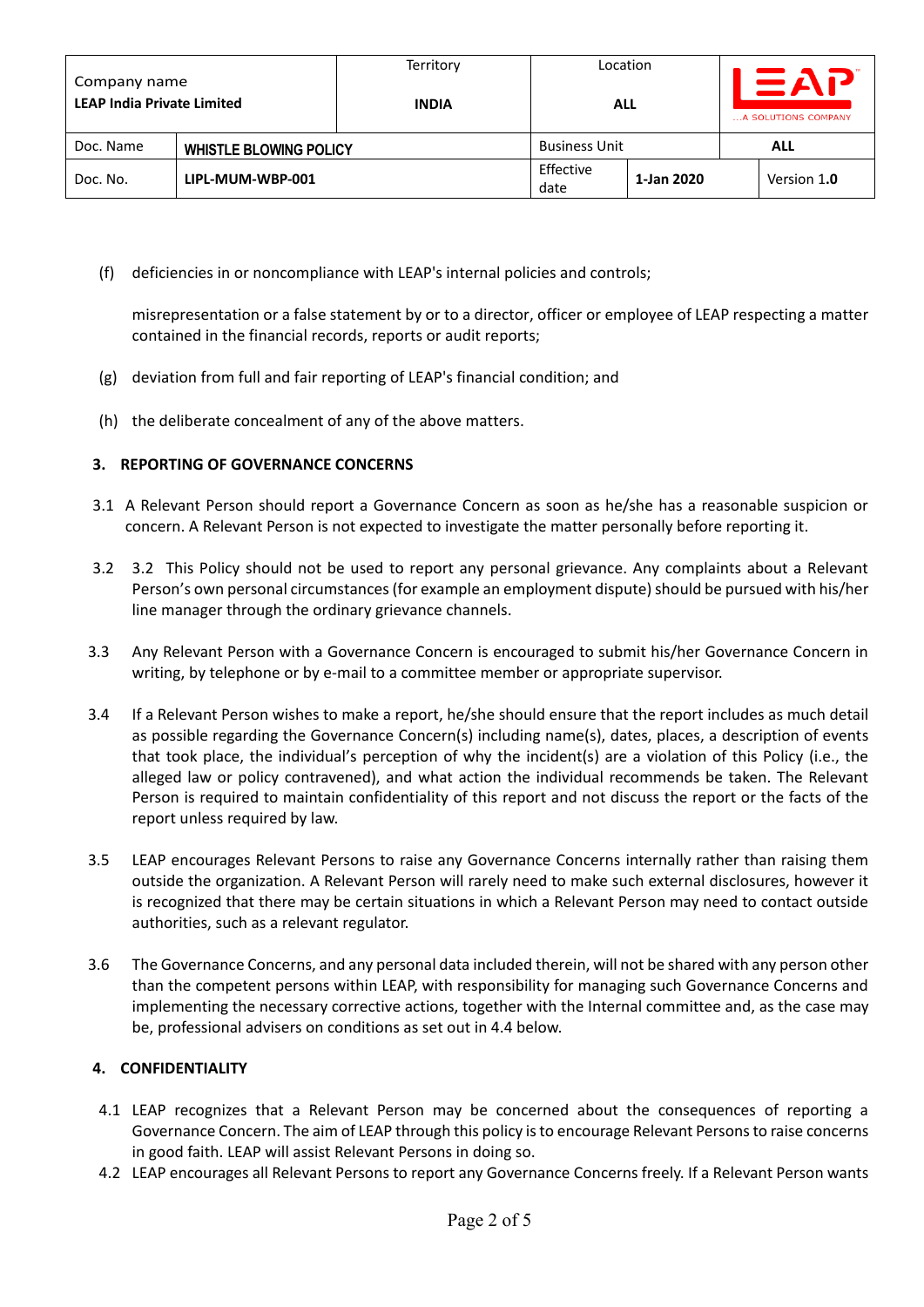| Company name<br><b>LEAP India Private Limited</b> |  | Territory<br><b>INDIA</b> | Location<br><b>ALL</b> |            | $\equiv$ AP<br>A SOLUTIONS COMPANY |             |
|---------------------------------------------------|--|---------------------------|------------------------|------------|------------------------------------|-------------|
| Doc. Name<br><b>WHISTLE BLOWING POLICY</b>        |  |                           | <b>Business Unit</b>   |            |                                    | ALL         |
| LIPL-MUM-WBP-001<br>Doc. No.                      |  |                           | Effective<br>date      | 1-Jan 2020 |                                    | Version 1.0 |

to raise a Governance Concern in confidence, LEAP will do its best to accommodate this and to keep the Relevant Person's identity secret. However, it will not always be possible for LEAP to guarantee the confidentiality of the Relevant Person. When such a situation arises, LEAP will first discuss this with the Relevant Person.

- 4.3 LEAP does not prefer or encourage anonymous reporting of Governance Concerns. Reporting anonymously makes it harder, for example, for investigations to be carried out and for any wrongdoing to be discovered and rectified. It is also then more difficult to establish whether any allegations are credible and have been made in good faith. A Relevant Person who is concerned about possible reprisals if his/her identity is revealed should inform one of the contacts listed at paragraph 3.3, and appropriate measures may then be taken to preserve confidentiality.
- 4.4 LEAP will implement and will ensure that any entities that may assist it in the implementation of this Policy will implement, all security measures required for ensuring the confidentiality of any personal data processed under this Policy.

# **5. NO ADVERSE CONSEQUENCES**

- 5.1 A Relevant Person may report a Governance Concern without fear of dismissal, other disciplinary action, retaliation or discrimination of any kind as a result of raising a Governance Concern in good faith.
- 5.2 LEAP will not tolerate any retaliation against a Relevant Person as a result of raising a Governance Concern in good faith. LEAP is committed to investigating and responding to any such allegations of retaliatory behavior thoroughly and decisively. Also, LEAP will not tolerate any retaliation against a Relevant Person who aids to the Internal committee, management or any other person or group, including any governmental, regulatory or law enforcement body, investigating a Governance Concern. Employees found to have engaged in retaliatory behavior may be subject to discipline up to and including termination.
- 5.3 Any employee who believes that he or she is being retaliated against for making a reportshould immediately bring it to the attention of his/her supervisor, or such supervisor's manager for immediate investigation. In instances where the employee is not satisfied with the supervisor or manager's response, or is uncomfortable for any reason addressing such concerns to their supervisor or manager of supervisor, the employee may contact the Line Manager or the chair of the Internal committee.
- 5.4 Where it is found that a Relevant Person has made a report maliciously, in bad faith, or with a view to personal gain, disciplinary action may be taken against the Relevant Person, which could potentially lead to his/her dismissal.

### **6. RESPONDING TO A REPORT OF A GOVERNANCE CONCERN**

6.1 Where a Governance Concern is reported in the first instance to the committee member, it will be reviewed as soon as possible by that officer with the assistance and direction of whomever such officer thinks appropriate. The officer may, where appropriate, implement a timely resolution to the Governance Concern. However, in some cases, the officer may consider it necessary, or appropriate, to request the Internal committee to review, assess and investigate the Governance Concern.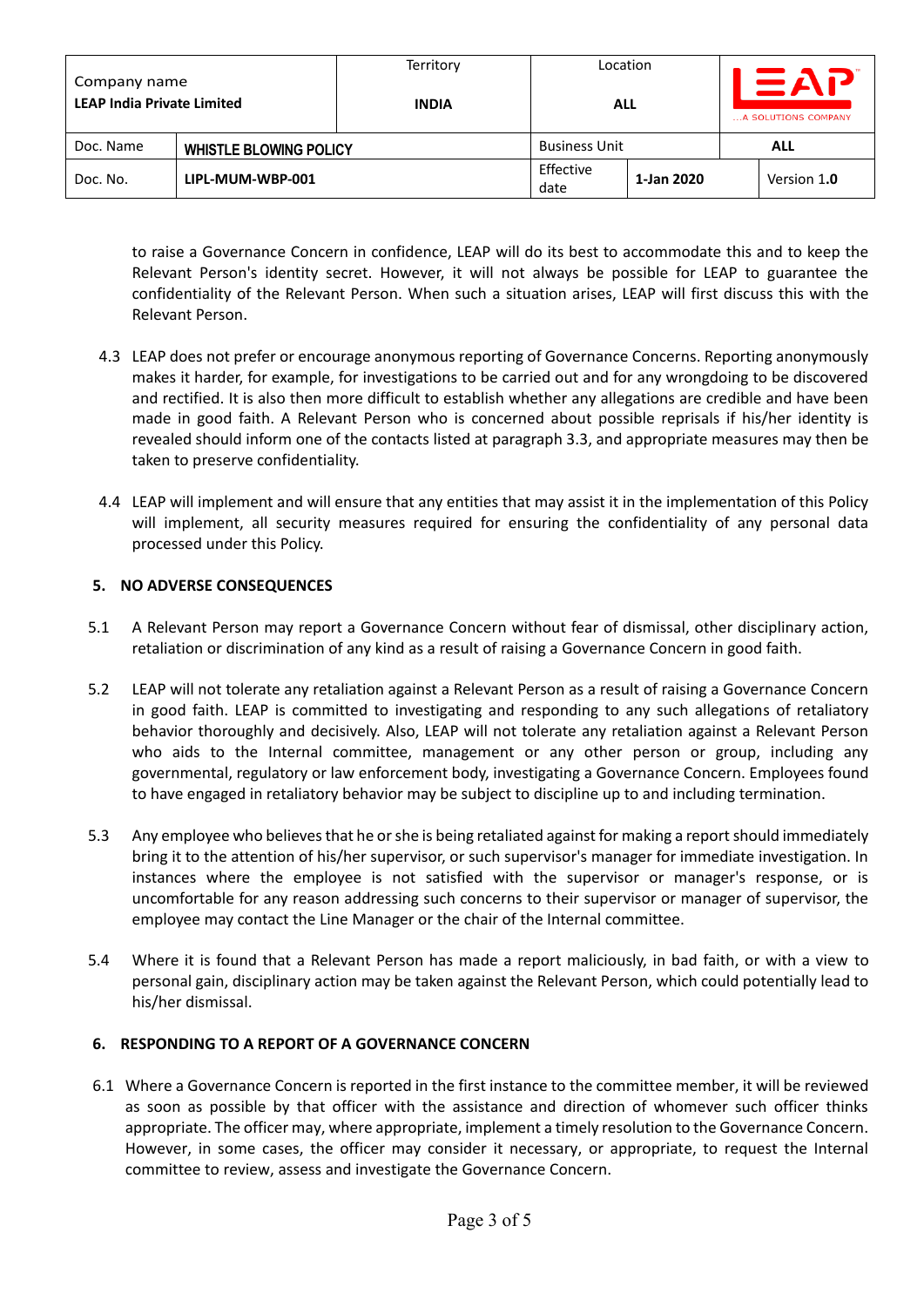| Company name<br><b>LEAP India Private Limited</b> |  | Territory<br><b>INDIA</b> | Location<br><b>ALL</b> |            | $\equiv$ AP<br>A SOLUTIONS COMPANY |             |
|---------------------------------------------------|--|---------------------------|------------------------|------------|------------------------------------|-------------|
| Doc. Name<br><b>WHISTLE BLOWING POLICY</b>        |  |                           | <b>Business Unit</b>   |            |                                    | ALL         |
| LIPL-MUM-WBP-001<br>Doc. No.                      |  |                           | Effective<br>date      | 1-Jan 2020 |                                    | Version 1.0 |

- 6.2 Once a Governance Concern is reported to the Internal committee, either directly or through the Line Manager, it will be reviewed as soon as possible by the Internal committee with the assistance and direction of whomever the Internal committee thinks appropriate including, but not limited to, external legal counsel. The Internal committee or LEAP as the case may be, will implement such corrective measures and do such things in an expeditious manner as deemed necessary or desirable to address the Governance Concern.
- 6.3 The Internal committee will endeavor to conduct any investigation arising from a Governance Concern as expeditiously as possible. Any investigation may require the co-operation of the Relevant Person involved.
- 6.4 Where possible Internal committee will keep the Relevant Person informed of the progress in the investigation and provide feedback on its outcome if requested, however there are situations where this will not be possible. A Relevant Person, or any other witness involved in an investigation, must treat any information he/she receives as a result of any investigation (as well as the fact of the investigation itself) as confidential.

### **7. RETENTION OF RECORDS**

- 7.1 LEAP shall take appropriate measures to protect personal information it receives about anybody as a result of this Policy and will only keep such information for as long as required by applicable laws and document retention policies.
- 7.2 The Internal committee will retain all records relating to any Governance Concern or report of a retaliatory act and to the investigation of any such report for as long as necessary based upon the merits of the submission. The types of records to be retained by the Internal committee will include records of all steps taken in connection with the investigation and the results of any such investigation. Such records will be held securely and confidentially by the Internal committee.

### **8. COMMUNICATION OF THE POLICY**

8.1 LEAP ensure that all of its employees to whom this policy apply will be provided with a copy of this Policy to be signed upon receipt and will be subject to, and informed about, its importance. All Relevant Persons will be informed whenever significant changes are made to this Policy.

### **9. REVIEW OF POLICY**

9.1 LEAP may review and amend this Policy at any time. However, it is currently envisaged that the Internal committee will review and evaluate this Policy on an annual basis to determine whether the Policy is effective in providing a suitable procedure to report violations or complaints regarding Governance Concerns.

### **10. PROCESSING RELATED RIGHTS**

10.1 Nothing in this Policy is intended to dissuade or stop a Relevant Person from pursuing any other legal avenue of complaint or redress as reasonably necessary in the circumstances.